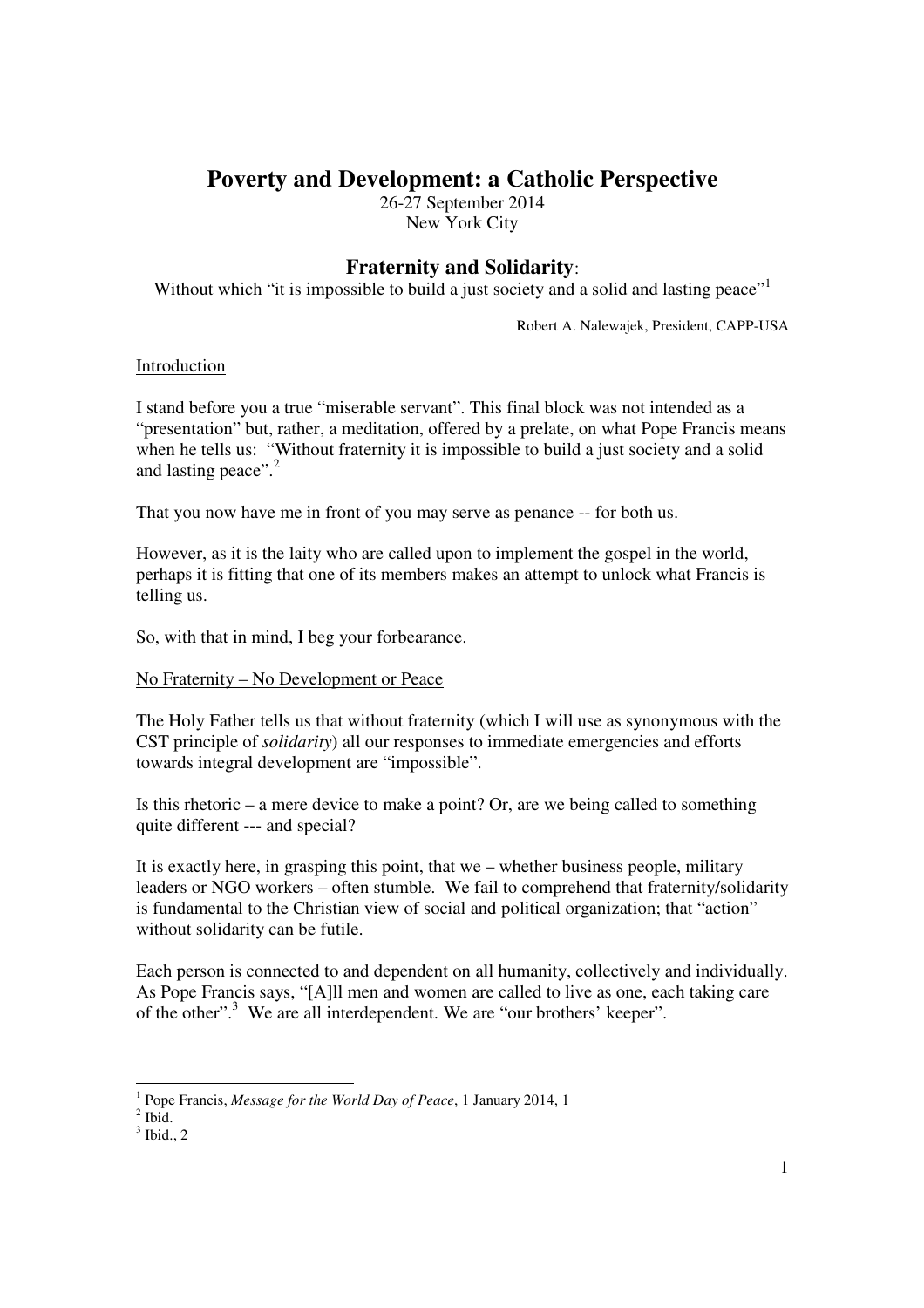"In fact, it is quite impossible to separate the response to people's material and social needs from the fulfillment of the profound desires of their hearts…It is clear that no economic, social or political project can replace that gift of self to another through which charity is expressed...He who does not give God gives too little".<sup>4</sup>

### Fraternity Flows From Faith and Fatherhood

And we should remember that solidarity flows from faith: "Love of neighbor…consists in the very fact that, in God and with God, I love even persons whom I do not like or even know."<sup>5</sup> How is this possible? "This can only take place on the basis of an intimate encounter with God."<sup>6</sup>

This encounter with God as the basis of fraternity is a key point because, "[t]rue brotherhood among people presupposes and demands a transcendent Fatherhood."<sup>7</sup>

Why? Because: "a fraternity devoid of reference to a common Father as its ultimate foundation is unable to endure." <sup>8</sup> "[T]he love of God, once welcomed becomes the most formidable means of transforming our lives and relationships with others, opening us to solidarity and to genuine sharing."  $9$ 

Note the syllogism the Holy Father creates: without fraternity our efforts at development and alleviating poverty are "impossible"; without God, fraternity cannot "endure; therefore: without God, our efforts to create a better world are futile.

"In the final analysis, if creatures are deprived of their reference to God as a transcendent basis, they risk being at the mercy of the will of man who, as we see, can make an improper use of it."<sup>10</sup>

# Catholic Social Theory

This makes it clear that what the Church proposes is not just an alternative sociological, economic or anthropological view of the world, albeit a prescriptive one.

What our Church offers stands in marked contrast to the social theory of Hobbes and Locke. Church teaching assumes we are inherently social – reflecting our Trinitarian God, in whose image we are created, and whose own being is irreducibly social.

By contrast, social contract theory assumes we are inherently autonomous, committed to no higher moral grounding than our own self-interest.

 4 Benedict XVI, *Message for Lent*, 2006

<sup>5</sup> Benedict XVI, Encyclical Letter *Deus Caritas Est*, 25 December 2005, 18

 $<sup>6</sup>$  Ibid.</sup>

<sup>7</sup> Francis, op. cit., *World Day of Peace Message* 2014, 1

<sup>8</sup> Ibid., 1

 $<sup>9</sup>$  Ibid., 3</sup>

<sup>&</sup>lt;sup>10</sup> Pope Benedict XVI, *Homily at Parish of Saint Anne*, Vatican, 5 February 2006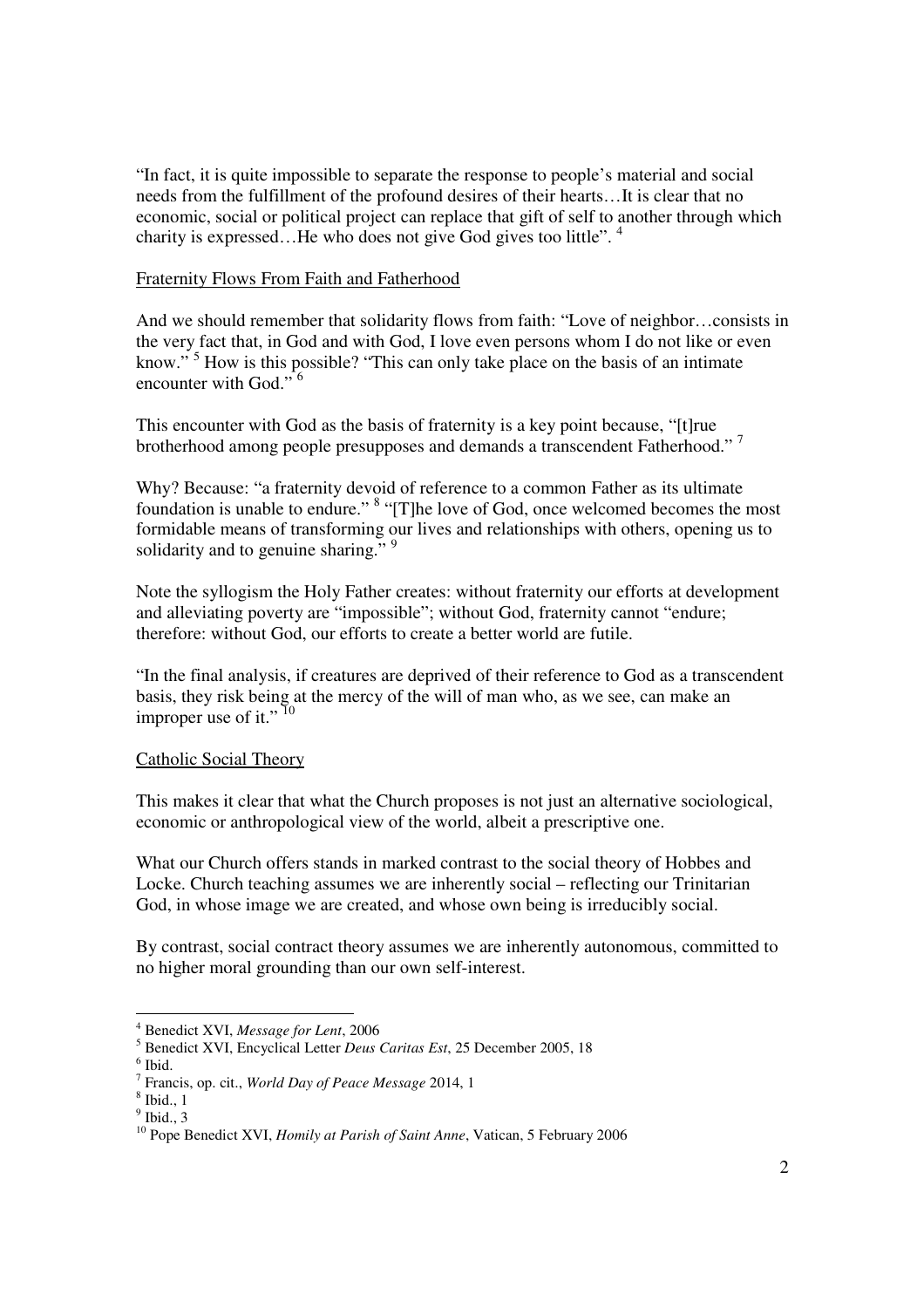In fact, I would posit it is in this inherently social versus autonomous anthropology that Church teaching provides such a compelling answer to the multiple problems of modernity, many of which were discussed during this conference.

So, while it is quite useful as a guide for living in and creating a civil society – it should be remembered that Church teaching on poverty and development is, first and foremost, Christian teaching.

This is 'signature point' and one that has received a great deal of attention by Popes Benedict and Francis.

# Solidarity -- What does it *mean*?

Let's try to better understand this key precept: *Solidarity*.

Solidarity is not "a feeling of vague compassion or shallow distress at the misfortunes of others. It is a firm and persevering determination to commit oneself to the common good".  $11$  It implies a dedication to the poor and disadvantaged through individual actions and collective initiatives to make social, political, and economic structures more just and fraternal.

And, the same duty of solidarity that rests with individuals exists for nations:<sup>12</sup> "Peace" and prosperity, in fact, are goods which belong to the whole human race",  $^{13}$  and; "Concern for our neighbor transcends the confines of national communities and has increasingly broadened its horizon to the whole world." <sup>14</sup>

# Who is Solidarity 'for'?

Perhaps, more importantly, we should note that Solidarity is for our own good -- and is a necessary component of our faith. As Pope Benedict explained, "love of neighbor is a path that leads to the encounter with God, and that closing our eyes to our neighbor also blinds us to God."<sup>15</sup>

And later, "Only my readiness to encounter my neighbor and to show him love makes me sensitive to God as well."<sup>16</sup>

That papal statement probably is the best "definition" of Solidarity – That love of God and love of neighbor are, in fact, linked and form one, single commandment.

<sup>-</sup><sup>11</sup> Saint John Paul II, Encyclical Letter, *Sollicitudo Rei Socialis*, 30 December 1987, 38).

<sup>&</sup>lt;sup>12</sup> Pastoral Constitution on the Church in the Modern World, *Gaudium et Spes*, 7 December 1965, 86

<sup>13</sup> Saint John Paul II, Encyclical Letter *Centesimus Annus*, 1 May 1991, 27

<sup>14</sup> Benedict XVI, op. cit., *Deus Caritas Est*, 30

 $15$  Ibid., 16

 $16$  Ibid., 18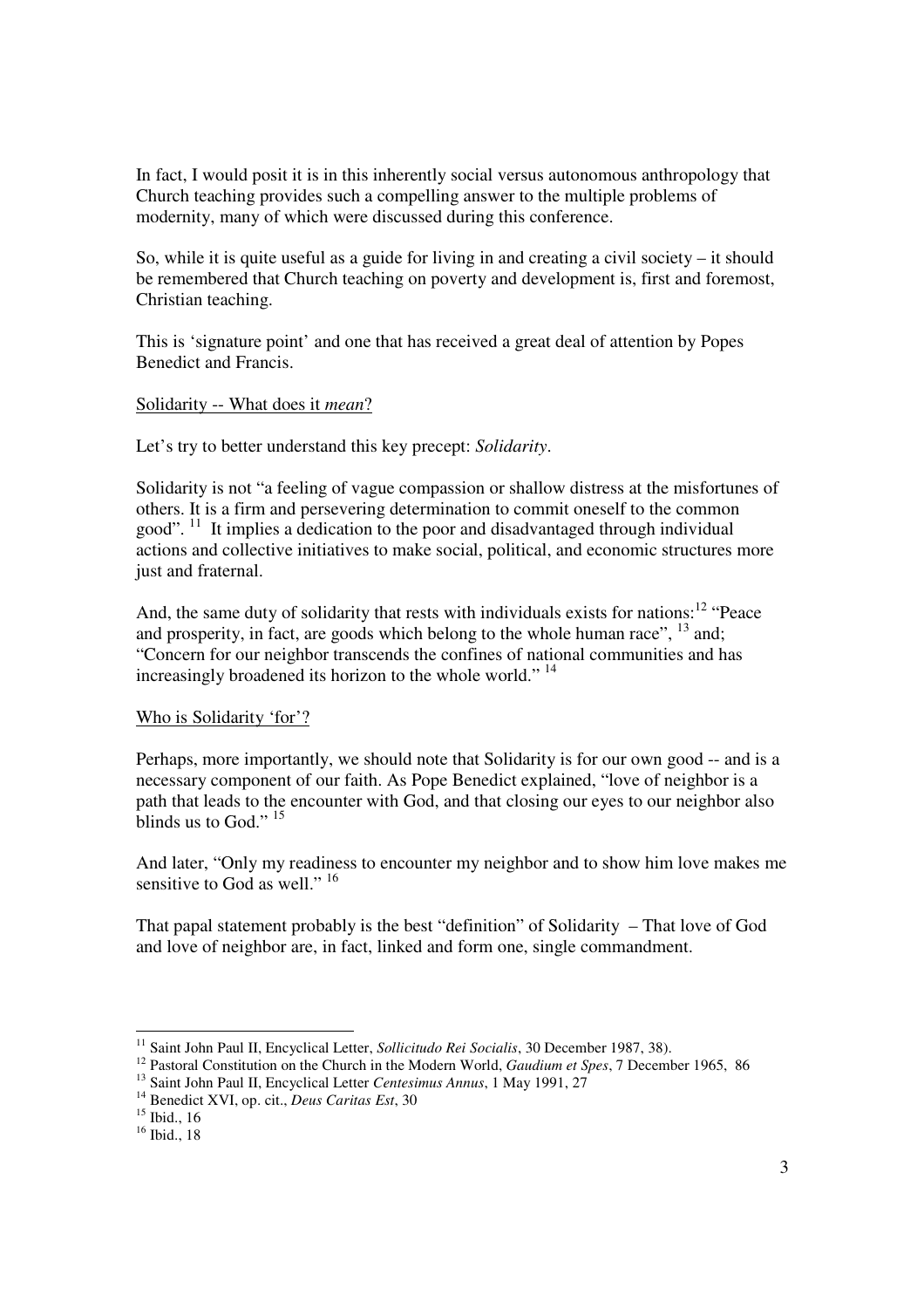#### Solidarity is the 'Solution'

Our Church holds that the cause of the issues that plague man-kind, such as underdevelopment (of all kinds: consumerism, famine, greed, poverty), are found "first of all, in the will, which often neglects the duties of solidarity."  $\frac{17}{17}$  Indeed, "In the last" analysis, they are to be found in a current self-centeredness and materialistic way of thinking…"<sup>18</sup>

"*The development of peoples depends, above all, on a recognition that the human race is a single family* working together in true communion, not simply a group of subjects who happen to live side by side." <sup>19</sup>

# Radical

I'm not sure we have adequately gotten across how radical the principle of solidarity/fraternity really is.

At the Last Supper Jesus said: "A new commandment I give to you, that you love one another: just as I have loved you, you also are to love one another." <sup>20</sup>

This is a much more radical charge because how does God love us? Unremittingly.

It is no longer love our neighbor as our self but, rather, love our neighbor as God loves us. As Pope Francis says, "What is needed is the willingness to "lose ourselves" for the sake of others". <sup>21</sup>

Indeed, "[t]ruth and justice must stand above my comfort and physical wellbeing or else my life itself becomes a lie." <sup>22</sup> Think about that for a moment...... If the principles we are describing do not stand above our own comfort – let alone our physical wellbeing – we are told that our life becomes a "lie"!

And a bit later Pope Benedict said, "Let us say it once again: The capacity to suffer for the sake of the truth is the measure of humanity"  $^{23}$  while Pope Francis says: "I distrust a charity that costs nothing and does not hurt."<sup>24</sup>

This also makes it clear that solidarity and fraternity are not ideological or political principles. They are Catholic principles -- based on and emanating from faith.

Absent that, it is not the fraternity of Church teaching.

<sup>-</sup><sup>17</sup> Pope Benedict XVI, Encyclical Letter *Caritas In Veritate*, 29 June 2009, 19

<sup>18</sup> Pope Benedict XVI, *Address to Vatican Diplomatic Corps*, 11 January 2010

<sup>19</sup> Pope Benedict XVI , op. cit., Caritas In Veritate, 53

 $20$  John 13:34

<sup>21</sup> Francis, op. cit., *World Day of Peace Message* 2014, 4

<sup>&</sup>lt;sup>22</sup> Benedict XVI, Encyclical Letter *Spe Salvi*, 30 November 2007, 38

 $^{23}$  Ibid., 39

<sup>24</sup> Pope Francis, *Message for Lent - 2014*, 2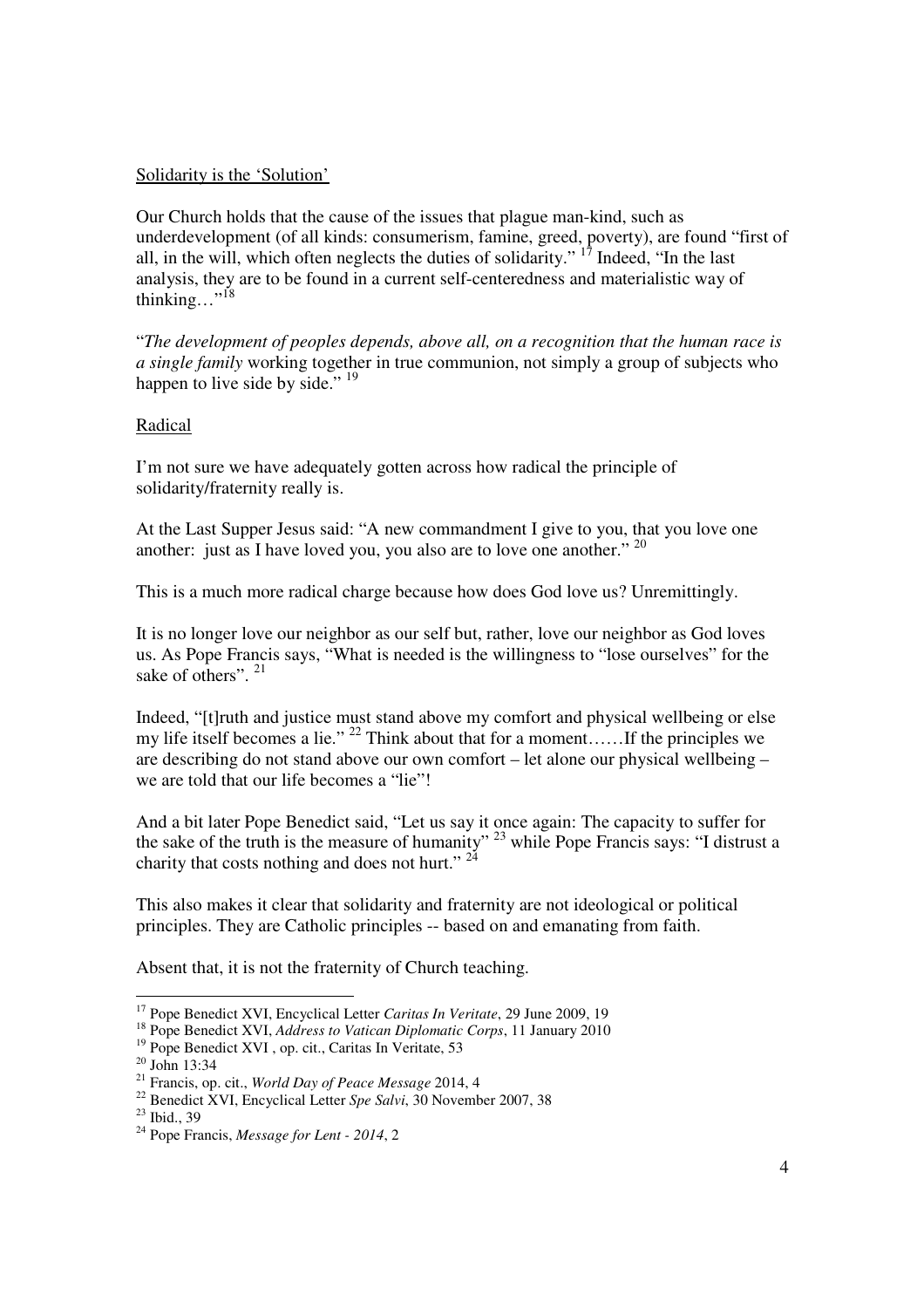### Solidarity – A Path to God

Perhaps even more importantly, Pope Benedict -- and this is very deep insight -- points out that "solidarity has the potential to place men and women on the path to discovering their supernatural destiny." <sup>25</sup>

What an amazing insight. Catholic social teaching offers not only a prescription for "living our lives together" in society but, simultaneously, points us to God.

#### What must I do? Much!

I have begged the question: "What must I, as a lay person, do?"

As we have heard throughout this conference, "[t]he decisions which create a human environment can give rise to specific structures of sin which impede the full realization of those who are in any way oppressed by them",<sup>26</sup> be they children addicted to internet porn or the residents of a 4th world country condemned to poverty and violence.

There are structures of society that need to be destroyed. There are structures that need to be built. As Saint John Paul II said, "[t]o destroy structures and replace them with more authentic forms of living in community is a task which demands courage and patience." $^{27}$ 

This is what CAPP's efforts in the USA are about: to help lay Catholic leaders form their consciences on Church teaching so they may change their own lives first, and then, change the world. Church Teaching is not a theory, it is "above all else a basis and a motivation for action." <sup>28</sup>

Lay Catholic leaders are called to implement Church teachings in the world.

As Benedict asked during his visit to Washington: "Is it consistent to profess our beliefs in church on Sunday, and then during the week to promote business practices or medical procedures contrary to those beliefs? Is it consistent for practicing Catholics to ignore or exploit the poor and the marginalized, to promote sexual behavior contrary to Catholic moral teaching, or to adopt positions that contradict the right to life of every human being from conception to natural death? Any tendency to treat religion as a private matter must be resisted. Only when their faith permeates every aspect of their lives do Christians become truly open to the transforming power of the Gospel." <sup>29</sup>

<sup>-</sup><sup>25</sup> Benedict XVI, *Address to the 14th Pontifical Council on Social Sciences*, May 2008

<sup>26</sup> Saint John Paul II, op. cit., *Centesimus Annus*, 38

 $27$  Ibid.

 $28$  Saint John Paul II, op. cit., Centesimus Annus, 57

<sup>29</sup> Benedict XVI, *Celebration of Vespers and Meeting With the Bishops of the United States of America*, National Shrine of the Immaculate Conception in Washington, D.C., 16 April 2008